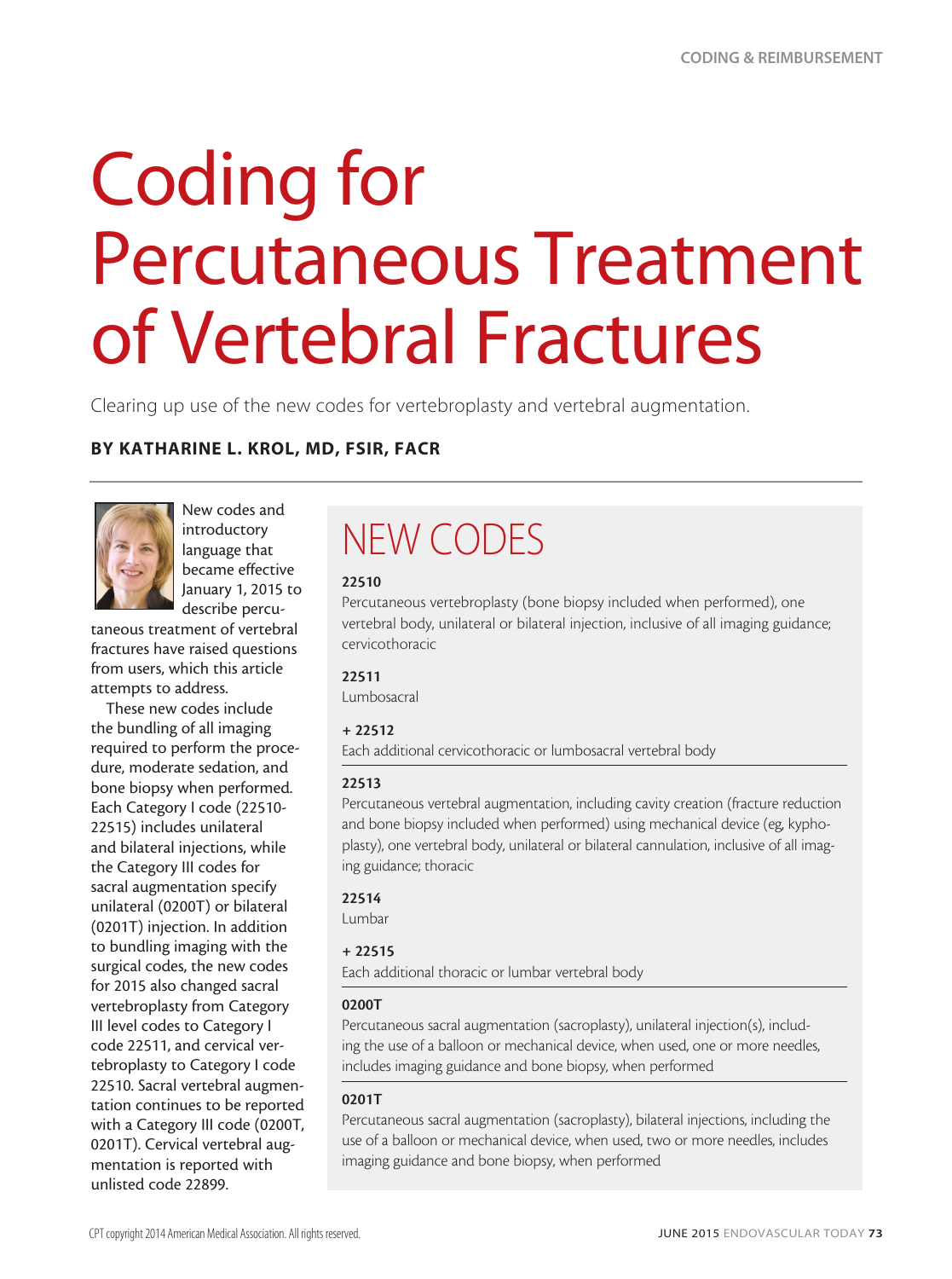These two procedures both treat back pain secondary to vertebral compression fracture(s) using two separate techniques.

#### VERTEBROPLASTY

Vertebroplasty is performed to stabilize a fractured vertebra and prevent further collapse, which is accomplished by cement injection only into the vertebra through percutaneously placed transpedicular needles. No attempt to restore vertebral height or create a cavity for the cement is made with vertebroplasty. Code 22510 is reported for the initial cervical or thoracic vertebral body treated with vertebroplasty. Vertebroplasty performed to treat the initial lumbosacral vertebral body is reported with 22511. 22510 and 22511 are primary codes, and only one of these codes may be reported during a single session (both of these codes would not be reported together). Add-on code 22512 is used to report vertebroplasty performed on each additional level during the same session, regardless of whether the additional level is cervical, thoracic, lumbar, or sacral.

#### VERTEBRAL AUGMENTATION

A vertebral augmentation procedure attempts to restore height to a fractured vertebral body in addition to stabilizing the fracture. This is done by mechanical creation of a cavity within the vertebral body (for example, using a balloon, peek implant, or curette), followed by injection of cement into the cavity. Category I codes 22513 and 22514 describe vertebral augmentation in the initial treated thoracic or lumbar vertebral body, respectively. Code 22515 is an add-on code used to report vertebral augmentation for each additional vertebral body treated in the thoracolumbar spine during the same therapeutic session (22513 or 22514 is reported once for a single session, and these two codes are never reported together). Sacral vertebral augmentation is reported with Category III codes 0200T (unilateral) or 0201T (bilateral). Cervical vertebral augmentation may be reported with unlisted code 22899.

Historically, several terms have been used to describe vertebral augmentation procedures. Some of these terms include kyphoplasty, balloon kyphoplasty, balloon-assisted vertebroplasty, or percutaneous vertebroplasty augmentation including cavity creation using mechanical devices. The term "sacroplasty" has been used to describe both sacral vertebroplasty and sacral vertebral augmentation.

The terminology for these procedures can cause confusion for coders, which can be minimized by consciously and precisely using either "vertebroplasty" or

"vertebral augmentation" in operative reports to help distinguish what was performed and thus enabling coders to select the appropriate code(s) for reporting.

#### CODING CASE EXAMPLES

#### Case 1

A vertebroplasty is performed at T7 using bilateral transpedicular needle placement and injection of cement. Biplane fluoroscopic guidance.

*Coding:* 22510

#### Case 2

A vertebroplasty is performed at T7 using unilateral transpedicular needle placement and injection of cement. Biplane fluoroscopic guidance. *Coding:* 22510

#### Case 3

A vertebroplasty is performed at T7 using bilateral transpedicular needle placement and injection of cement. CT guidance is used.

*Coding:* 22510 (Note that the new codes include all imaging guidance required to perform the procedure and do not distinguish between modalities.)

#### Case 4

Bilateral transpedicular needle placement is performed at T7. An aspiration biopsy of the vertebral body is performed, followed by bilateral injection of cement. CT guidance is used.

*Coding:* 22510 (Bone biopsy is included in the work described by this family of codes and is not separately reported.)

#### Case 5

A vertebroplasty is performed at T7 using bilateral transpedicular needle placement and injection of cement. A second level (T10) is treated with vertebroplasty also, using right transpedicular needle placement with cement injection. A combination of fluoroscopic and CT guidance is used.

*Coding:* 22510, 22512

#### Case 6

A vertebroplasty is performed at T7 using bilateral transpedicular needle placement and injection of cement. A second level (L2) is treated with vertebroplasty also, using bilateral transpedicular needle placement with cement injection. A combination of fluoroscopic and CT guidance is used.

*Coding:* This case could be reported correctly in two ways: 22510, 22512 or 22511, 22512